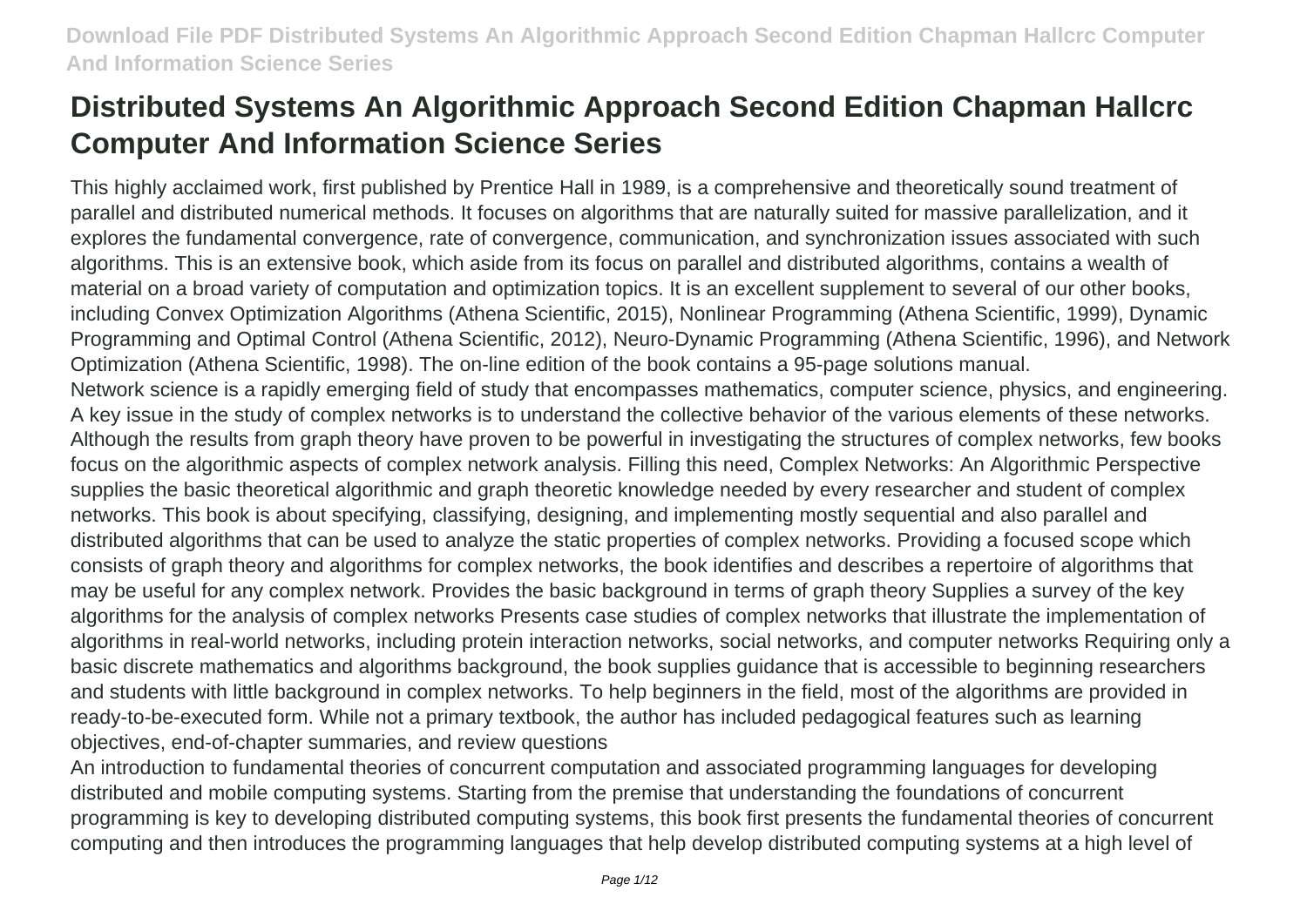abstraction. The major theories of concurrent computation—including the ?-calculus, the actor model, the join calculus, and mobile ambients—are explained with a focus on how they help design and reason about distributed and mobile computing systems. The book then presents programming languages that follow the theoretical models already described, including Pict, SALSA, and JoCaml. The parallel structure of the chapters in both part one (theory) and part two (practice) enable the reader not only to compare the different theories but also to see clearly how a programming language supports a theoretical model. The book is unique in bridging the gap between the theory and the practice of programming distributed computing systems. It can be used as a textbook for graduate and advanced undergraduate students in computer science or as a reference for researchers in the area of programming technology for distributed computing. By presenting theory first, the book allows readers to focus on the essential components of concurrency, distribution, and mobility without getting bogged down in syntactic details of specific programming languages. Once the theory is understood, the practical part of implementing a system in an actual programming language becomes much easier.

Surveys the theory and history of the alternating direction method of multipliers, and discusses its applications to a wide variety of statistical and machine learning problems of recent interest, including the lasso, sparse logistic regression, basis pursuit, covariance selection, support vector machines, and many others.

A lucid and up-to-date introduction to the fundamentals of distributed computing systems As distributed systems become increasingly available, the need for a fundamental discussion of the subject has grown. Designed for first-year graduate students and advanced undergraduates as well as practicing computer engineers seeking a solid grounding in the subject, this wellorganized text covers the fundamental concepts in distributed computing systems such as time, state, simultaneity, order, knowledge, failure, and agreement in distributed systems. Departing from the focus on shared memory and synchronous systems commonly taken by other texts, this is the first useful reference based on an asynchronous model of distributed computing, the most widely used in academia and industry. The emphasis of the book is on developing general mechanisms that can be applied to a variety of problems. Its examples-clocks, locks, cameras, sensors, controllers, slicers, and synchronizers-have been carefully chosen so that they are fundamental and yet useful in practical contexts. The text's advantages include: Emphasizes general mechanisms that can be applied to a variety of problems Uses a simple induction-based technique to prove correctness of all algorithms Includes a variety of exercises at the end of each chapter Contains material that has been extensively class tested Gives instructor flexibility in choosing appropriate balance between practice and theory of distributed computing Parallel and distributed computation has been gaining a great lot of attention in the last decades. During this period, the advances attained in computing and communication technologies, and the reduction in the costs of those technolo gies, played a central role in the rapid growth of the interest in the use of parallel and distributed computation in a number of areas of engineering and sciences. Many actual applications have been successfully implemented in various plat forms varying from pure shared-memory to totally distributed models, passing through hybrid approaches such as distributed-shared memory architectures. Parallel and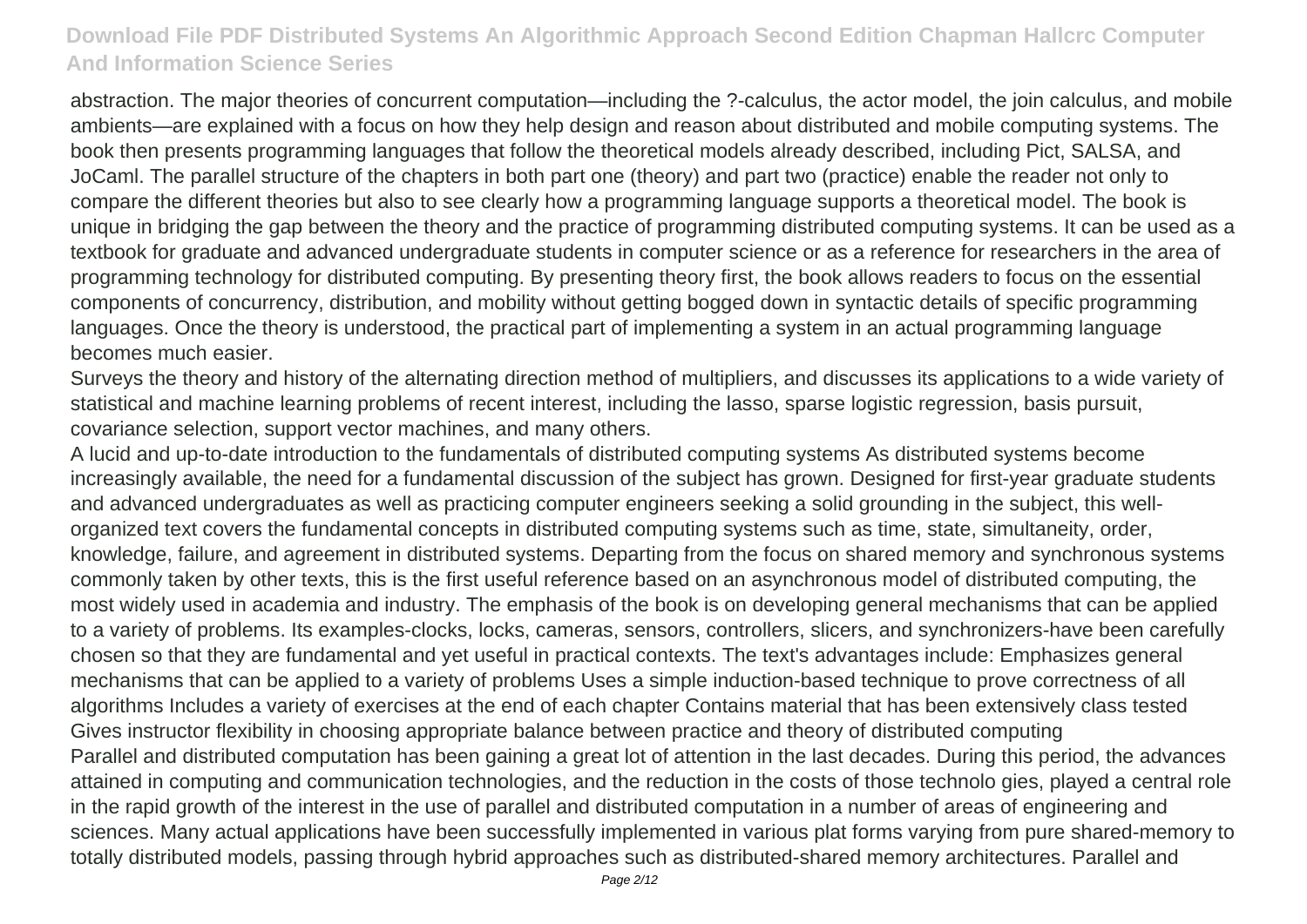distributed computation differs from dassical sequential compu tation in some of the following major aspects: the number of processing units, independent local dock for each unit, the number of memory units, and the programming model. For representing this diversity, and depending on what level we are looking at the problem, researchers have proposed some models to abstract the main characteristics or parameters (physical components or logical mechanisms) of parallel computers. The problem of establishing a suitable model is to find a reasonable trade-off among simplicity, power of expression and universality. Then, be able to study and analyze more precisely the behavior of parallel applications.

Future requirements for computing speed, system reliability, and cost-effectiveness entail the development of alternative computers to replace the traditional von Neumann organization. As computing networks come into being, one of the latest dreams is now possible - distributed computing. Distributed computing brings transparent access to as much computer power and data as the user needs for accomplishing any given task - simultaneously achieving high performance and reliability. The subject of distributed computing is diverse, and many researchers are investigating various issues concerning the structure of hardware and the design of distributed software. Distributed System Design defines a distributed system as one that looks to its users like an ordinary system, but runs on a set of autonomous processing elements (PEs) where each PE has a separate physical memory space and the message transmission delay is not negligible. With close cooperation among these PEs, the system supports an arbitrary number of processes and dynamic extensions. Distributed System Design outlines the main motivations for building a distributed system, including: inherently distributed applications performance/cost resource sharing flexibility and extendibility availability and fault tolerance scalability Presenting basic concepts, problems, and possible solutions, this reference serves graduate students in distributed system design as well as computer professionals analyzing and designing distributed/open/parallel systems. Chapters discuss: the scope of distributed computing systems general distributed programming languages and a CSP-like distributed control description language (DCDL) expressing parallelism, interprocess communication and synchronization, and fault-tolerant design two approaches describing a distributed system: the time-space view and the interleaving view mutual exclusion and related issues, including election, bidding, and self-stabilization prevention and detection of deadlock reliability, safety, and security as well as various methods of handling node, communication, Byzantine, and software faults efficient interprocessor communication mechanisms as well as these mechanisms without specific constraints, such as adaptiveness, deadlock-freedom, and fault-tolerance virtual channels and virtual networks load distribution problems synchronization of access to shared data while supporting a high degree of concurrency

Observing the environment and recognising patterns for the purpose of decision making is fundamental to human nature. This book deals with the scientific discipline that enables similar perception in machines through pattern recognition (PR), which has application in diverse technology areas. This book is an exposition of principal topics in PR using an algorithmic approach. It provides a thorough introduction to the concepts of PR and a systematic account of the major topics in PR besides reviewing the vast progress made in the field in recent times. It includes basic techniques of PR, neural networks, support vector machines and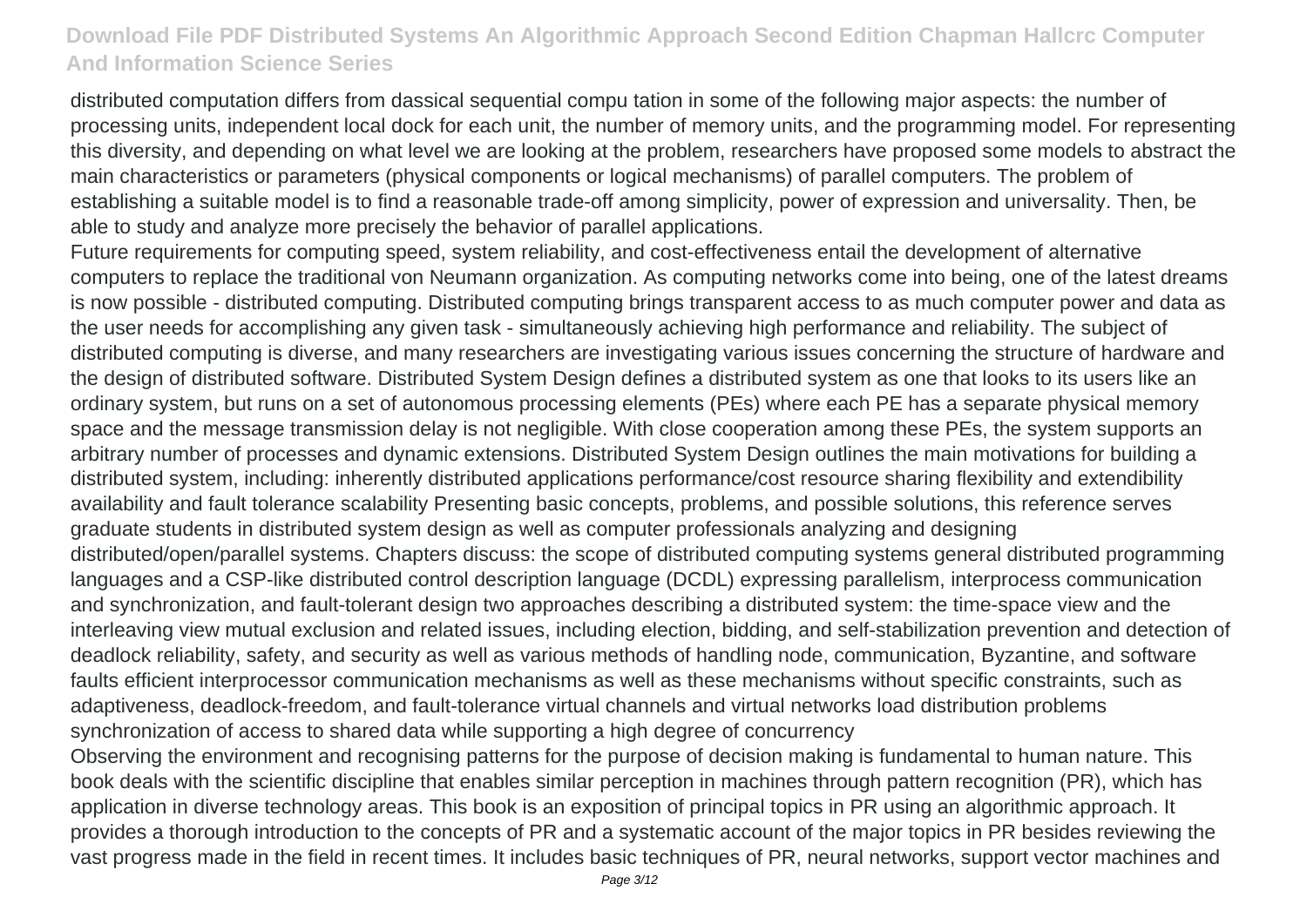decision trees. While theoretical aspects have been given due coverage, the emphasis is more on the practical. The book is replete with examples and illustrations and includes chapter-end exercises. It is designed to meet the needs of senior undergraduate and postgraduate students of computer science and allied disciplines.

The rapid evolution of computer science, communication, and information technology has enabled the application of control techniques to systems beyond the possibilities of control theory just a decade ago. Critical infrastructures such as electricity, water, traffic and intermodal transport networks are now in the scope of control engineers. The sheer size of such large-scale systems requires the adoption of advanced distributed control approaches. Distributed model predictive control (MPC) is one of the promising control methodologies for control of such systems. This book provides a state-of-the-art overview of distributed MPC approaches, while at the same time making clear directions of research that deserve more attention. The core and rationale of 35 approaches are carefully explained. Moreover, detailed step-by-step algorithmic descriptions of each approach are provided. These features make the book a comprehensive guide both for those seeking an introduction to distributed MPC as well as for those who want to gain a deeper insight in the wide range of distributed MPC techniques available.

Gives a thorough exposition of network spanners and other locality-preserving network representations such as sparse covers and partitions.

This book is devoted to the most difficult part of concurrent programming, namely synchronization concepts, techniques and principles when the cooperating entities are asynchronous, communicate through a shared memory, and may experience failures. Synchronization is no longer a set of tricks but, due to research results in recent decades, it relies today on sane scientific foundations as explained in this book. In this book the author explains synchronization and the implementation of concurrent objects, presenting in a uniform and comprehensive way the major theoretical and practical results of the past 30 years. Among the key features of the book are a new look at lock-based synchronization (mutual exclusion, semaphores, monitors, path expressions); an introduction to the atomicity consistency criterion and its properties and a specific chapter on transactional memory; an introduction to mutex-freedom and associated progress conditions such as obstruction-freedom and wait-freedom; a presentation of Lamport's hierarchy of safe, regular and atomic registers and associated wait-free constructions; a description of numerous wait-free constructions of concurrent objects (queues, stacks, weak counters, snapshot objects, renaming objects, etc.); a presentation of the computability power of concurrent objects including the notions of universal construction, consensus number and the associated Herlihy's hierarchy; and a survey of failure detector-based constructions of consensus objects. The book is suitable for advanced undergraduate students and graduate students in computer science or computer engineering, graduate students in mathematics interested in the foundations of process synchronization, and practitioners and engineers who need to produce correct concurrent software. The reader should have a basic knowledge of algorithms and operating systems. Distributed SystemsAn Algorithmic Approach, Second EditionCRC Press

Distributed computing is at the heart of many applications. It arises as soon as one has to solve a problem in terms of entities --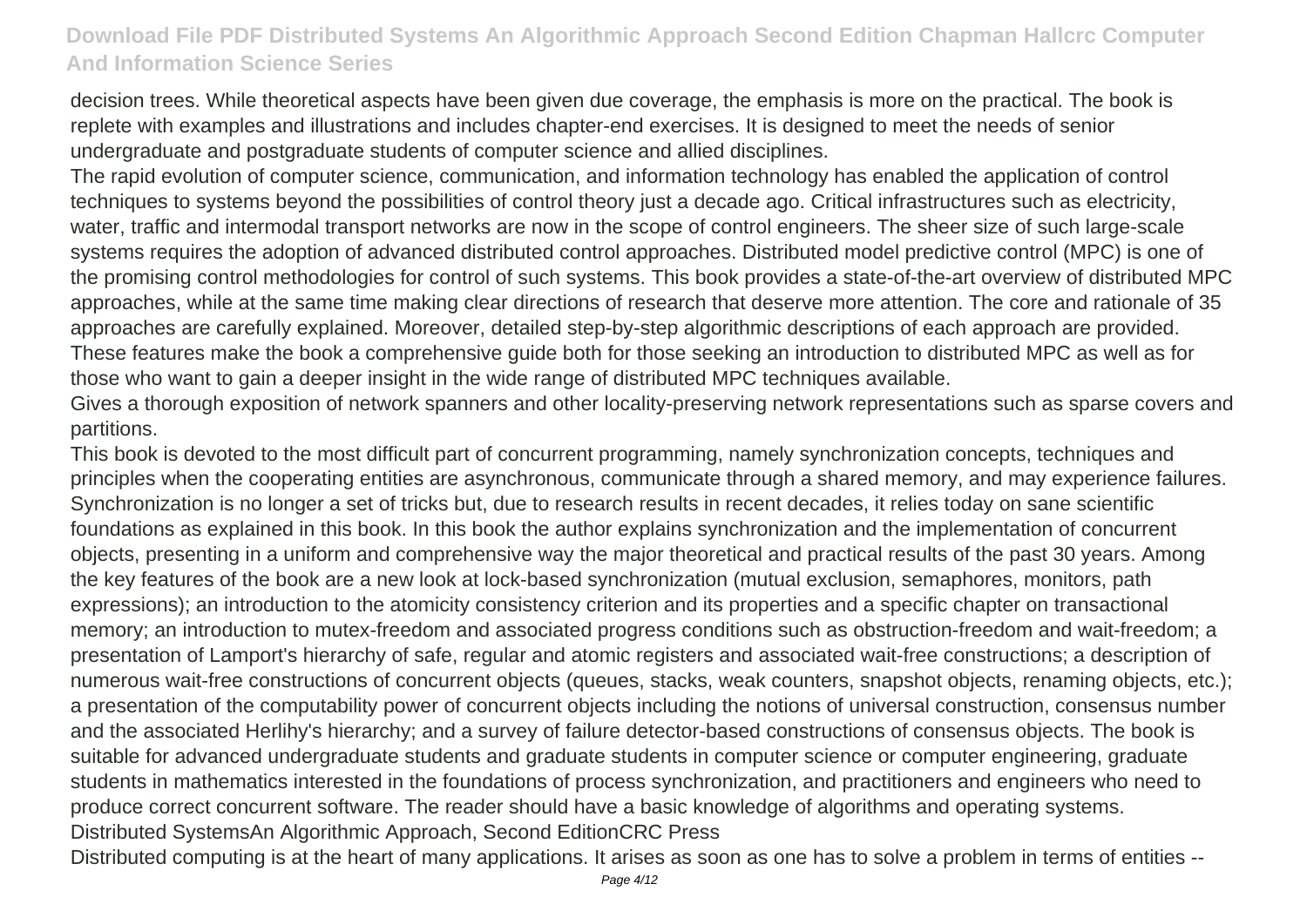such as processes, peers, processors, nodes, or agents -- that individually have only a partial knowledge of the many input parameters associated with the problem. In particular each entity cooperating towards the common goal cannot have an instantaneous knowledge of the current state of the other entities. Whereas parallel computing is mainly concerned with 'efficiency', and real-time computing is mainly concerned with 'on-time computing', distributed computing is mainly concerned with 'mastering uncertainty' created by issues such as the multiplicity of control flows, asynchronous communication, unstable behaviors, mobility, and dynamicity. While some distributed algorithms consist of a few lines only, their behavior can be difficult to understand and their properties hard to state and prove. The aim of this book is to present in a comprehensive way the basic notions, concepts, and algorithms of distributed computing when the distributed entities cooperate by sending and receiving messages on top of an asynchronous network. The book is composed of seventeen chapters structured into six parts: distributed graph algorithms, in particular what makes them different from sequential or parallel algorithms; logical time and global states, the core of the book; mutual exclusion and resource allocation; high-level communication abstractions; distributed detection of properties; and distributed shared memory. The author establishes clear objectives per chapter and the content is supported throughout with illustrative examples, summaries, exercises, and annotated bibliographies. This book constitutes an introduction to distributed computing and is suitable for advanced undergraduate students or graduate students in computer science and computer engineering, graduate students in mathematics interested in distributed computing, and practitioners and engineers involved in the design and implementation of distributed applications. The reader should have a basic knowledge of algorithms and operating systems.

Distributed Systems: An Algorithmic Approach, Second Edition provides a balanced and straightforward treatment of the underlying theory and practical applications of distributed computing. As in the previous version, the language is kept as unobscured as possible--clarity is given priority over mathematical formalism. This easily digestible text: Features significant updates that mirror the phenomenal growth of distributed systems Explores new topics related to peer-to-peer and social networks Includes fresh exercises, examples, and case studies Supplying a solid understanding of the key principles of distributed computing and their relationship to real-world applications, Distributed Systems: An Algorithmic Approach, Second Edition makes both an ideal textbook and a handy professional reference.

About the book: The Internet is a distributed system, but so are wireless communication, cloud or parallel computing, multi-core systems, mobile networks. Also an ant colony, a brain, or even the human society can be modeled as distributed systems. In this book we will be highlighting common themes and techniques. In particular, we study some of the fundamental issues underlying the design of distributed systems, for example, communication, coordination, fault-tolerance, locality, parallelism, symmetry breaking, synchronization, and uncertainty.About the author: Roger Wattenhofer is a professor at ETH Zurich. Before joining ETH Zurich, he was at Brown University and Microsoft Research. His research interests include fault-tolerant distributed systems, efficient network algorithms, and cryptocurrencies such as Bitcoin. He has published more than 300 scientific articles. In 2017, he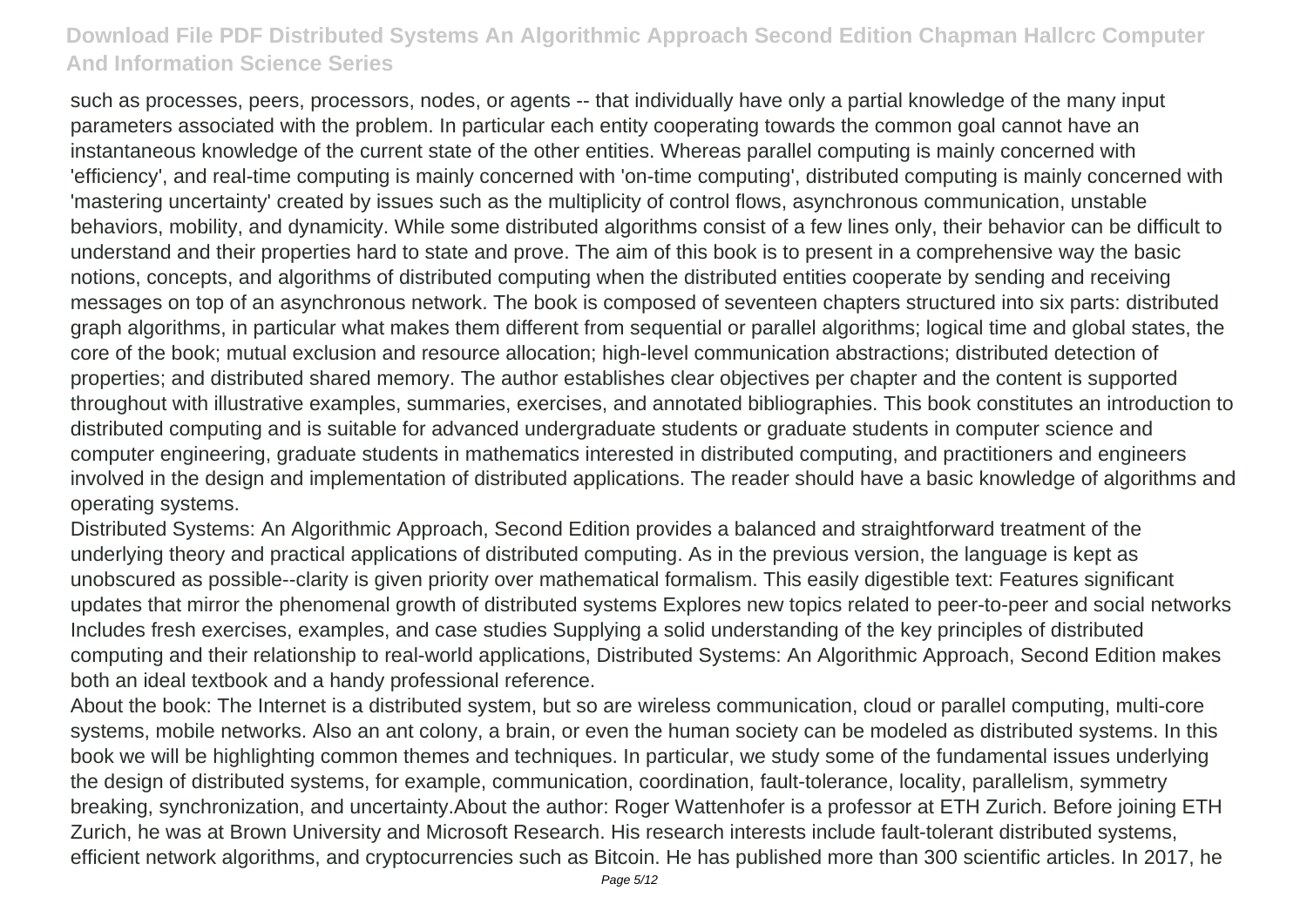#### published the book Blockchain Science.

This second edition of Distributed Systems, Principles & Paradigms, covers the principles, advanced concepts, and technologies of distributed systems in detail, including: communication, replication, fault tolerance, and security. Intended for use in a senior/graduate level distributed systems course or by professionals, this text systematically shows how distributed systems are designed and implemented in real systems.

This text is based on a simple and fully reactive computational model that allows for intuitive comprehension and logical designs. The principles and techniques presented can be applied to any distributed computing environment (e.g., distributed systems, communication networks, data networks, grid networks, internet, etc.). The text provides a wealth of unique material for learning how to design algorithms and protocols perform tasks efficiently in a distributed computing environment.

Distributed systems intertwine with our everyday lives. The benefits and current shortcomings of the underpinning technologies are experienced by a wide range of people and their smart devices. With the rise of large-scale IoT and similar distributed systems, cloud bursting technologies, and partial outsourcing solutions, private entities are encouraged to increase their efficiency and offer unparalleled availability and reliability to their users. The Research Anthology on Architectures, Frameworks, and Integration Strategies for Distributed and Cloud Computing is a vital reference source that provides valuable insight into current and emergent research occurring within the field of distributed computing. It also presents architectures and service frameworks to achieve highly integrated distributed systems and solutions to integration and efficient management challenges faced by current and future distributed systems. Highlighting a range of topics such as data sharing, wireless sensor networks, and scalability, this multivolume book is ideally designed for system administrators, integrators, designers, developers, researchers, academicians, and students.

Both authors have taught the course of "Distributed Systems" for many years in the respective schools. During the teaching, we feel strongly that "Distributed systems" have evolved from traditional "LAN" based distributed systems towards "Internet based" systems. Although there exist many excellent textbooks on this topic, because of the fast development of distributed systems and network programming/protocols, we have difficulty in finding an appropriate textbook for the course of "distributed systems" with orientation to the requirement of the undergraduate level study for today's distributed technology. Specifically, from - to-date concepts, algorithms, and models to implementations for both distributed system designs and application programming. Thus the philosophy behind this book is to integrate the concepts, algorithm designs and implementations of distributed systems based on network programming. After using several materials of other textbooks and research books, we found that many texts treat the distributed systems with separation of concepts, algorithm design and network programming and it is very difficult for students to map the concepts of distributed systems to the algorithm design, prototyping and implementations. This book intends to enable readers, especially postgraduates and senior undergraduate level, to study up-to-date concepts, algorithms and network programming skills for building modern distributed systems. It enables students not only to master the concepts of distributed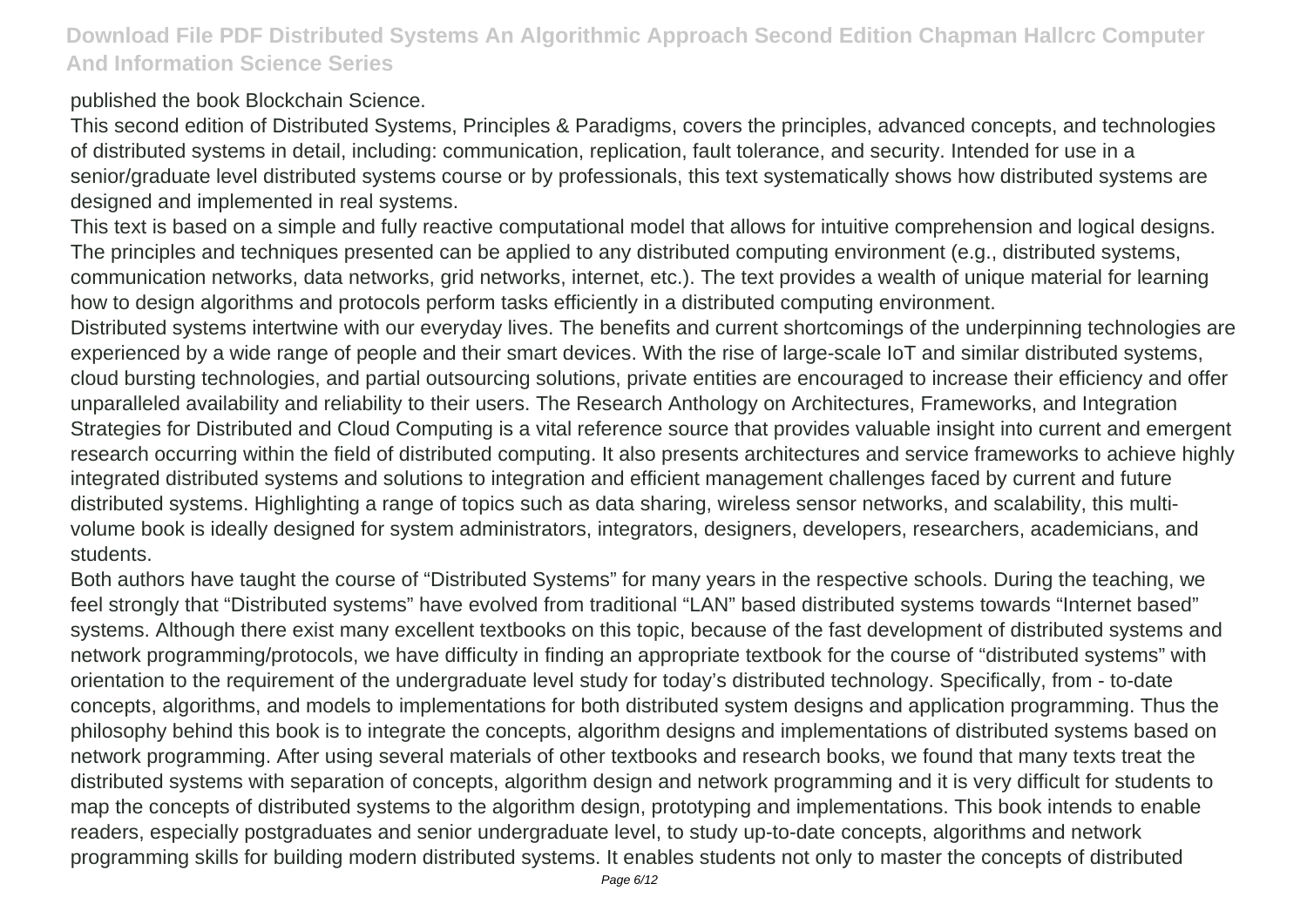network system but also to readily use the material introduced into implementation practices.

In the race to compete in today's fast-moving markets, large enterprises are busy adopting new technologies for creating new products, processes, and business models. But one obstacle on the road to digital transformation is placing too much emphasis on technology, and not enough on the types of processes technology enables. What if different lines of business could build their own services and applications—and decision-making was distributed rather than centralized? This report explores the concept of a digital business platform as a way of empowering individual business sectors to act on data in real time. Much innovation in a digital enterprise will increasingly happen at the edge, whether it involves business users (from marketers to data scientists) or IoT devices. To facilitate the process, your core IT team can provide these sectors with the digital tools they need to innovate quickly. This report explores: Key cultural and organizational changes for developing business capabilities through cross-functional product teams A platform for integrating applications, data sources, business partners, clients, mobile apps, social networks, and IoT devices Creating internal API programs for building innovative edge services in low-code or no-code environments Tools including Integration Platform as a Service, Application Platform as a Service, and Integration Software as a Service The challenge of integrating microservices and serverless architectures Event-driven architectures for processing and reacting to events in real time You'll also learn about a complete pervasive integration solution as a core component of a digital business platform to serve every audience in your organization.

This work aims to provide an understanding of the analysis and applications of algorithmic paradigms, to both the traditional sequential model of computing and to a variety of parallel models. Concepts are applied to a broad range of subject areas, including matrix operations.

Introduction : distributed systems - The model - Communication protocols - Routing algorithms - Deadlock-free packet switching - Wave and traversal algorithms - Election algorithms - Termination detection - Anonymous networks - Snapshots - Sense of direction and orientation - Synchrony in networks - Fault tolerance in distributed systems - Fault tolerance in asynchronous systems - Fault tolerance in synchronous systems - Failure detection - Stabilization.

This textbook guides students through algebraic specification and verification of distributed systems, and some of the most prominent formal verification techniques. The author employs ?CRL as the vehicle, a language developed to combine process algebra and abstract data types. The book evolved from introductory courses on protocol verification taught to undergraduate and graduate students of computer science, and the text is supported throughout with examples and exercises. Full solutions are provided in an appendix, while exercise sheets, lab exercises, example specifications and lecturer slides are available on the author's website.

Distributed Systems: An Algorithmic Approach, Second Edition provides a balanced and straightforward treatment of the underlying theory and practical applications of distributed computing. As in the previous version, the language is kept as unobscured as possible—clarity is given priority over mathematical formalism. This easily digestible text: Features significant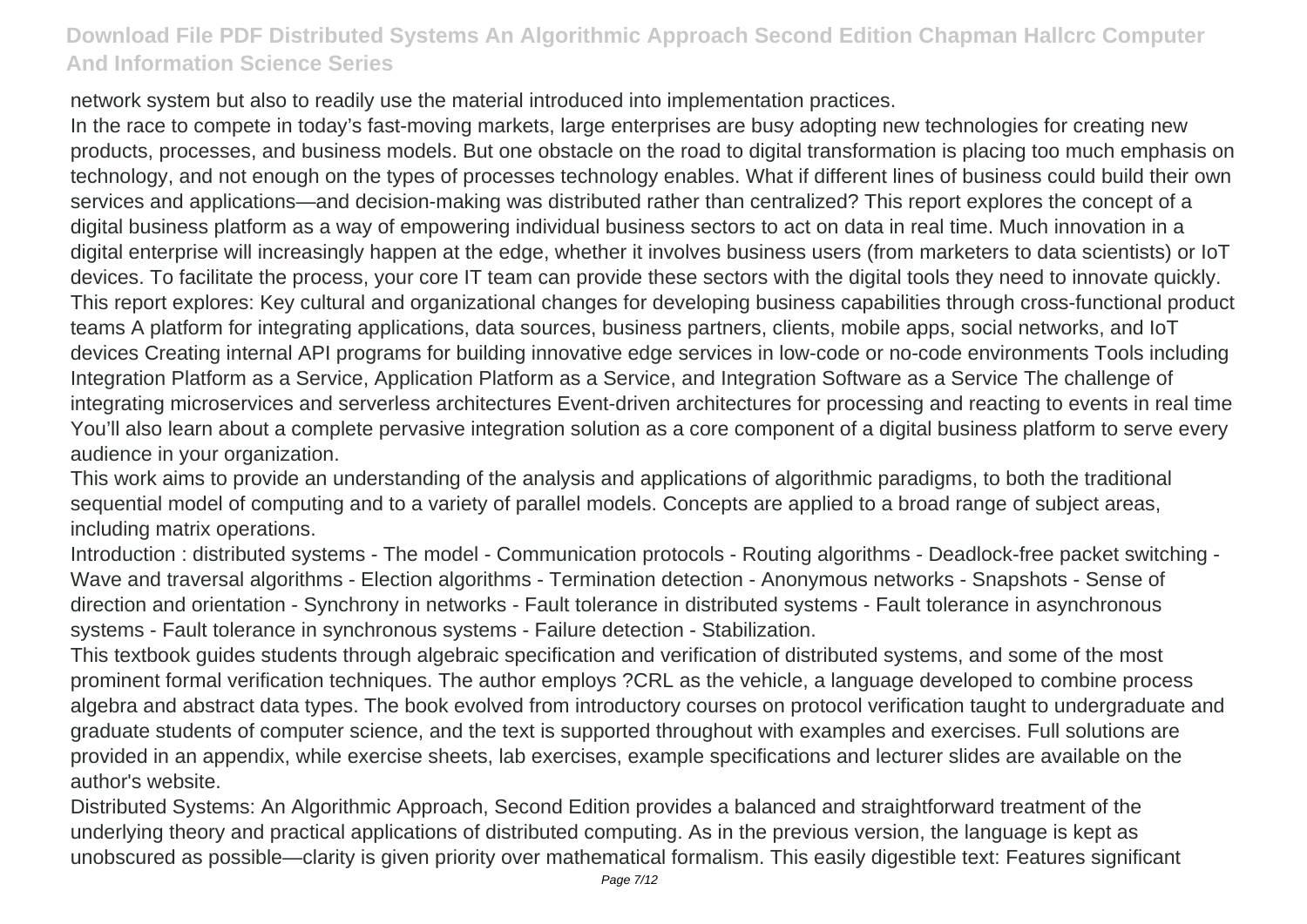updates that mirror the phenomenal growth of distributed systems Explores new topics related to peer-to-peer and social networks Includes fresh exercises, examples, and case studies Supplying a solid understanding of the key principles of distributed computing and their relationship to real-world applications, Distributed Systems: An Algorithmic Approach, Second Edition makes both an ideal textbook and a handy professional reference.

Distributed Systems: An Algorithmic Approach, Second Edition provides a balanced and straightforward treatment of the underlying theory and practical applications of distributed computing. As in the previous version, the language is kept as unobscured as possible-clarity is given priority over mathematical formalism. This easily digestible text:Fea

\* Comprehensive introduction to the fundamental results in the mathematical foundations of distributed computing \* Accompanied by supporting material, such as lecture notes and solutions for selected exercises \* Each chapter ends with bibliographical notes and a set of exercises \* Covers the fundamental models, issues and techniques, and features some of the more advanced topics New and classical results in computational complexity, including interactive proofs, PCP, derandomization, and quantum computation. Ideal for graduate students.

The new edition of this bestselling title on Distributed Systems has been thoroughly revised throughout to reflect the state of the art in this rapidly developing field. It emphasizes the principles used in the design and construction of distributed computer systems based on networks of workstations and server computers.

The gap between theoretical ideas and messy reality, as seen in Neal Stephenson, Adam Smith, and Star Trek. We depend on—we believe in—algorithms to help us get a ride, choose which book to buy, execute a mathematical proof. It's as if we think of code as a magic spell, an incantation to reveal what we need to know and even what we want. Humans have always believed that certain invocations—the marriage vow, the shaman's curse—do not merely describe the world but make it. Computation casts a cultural shadow that is shaped by this long tradition of magical thinking. In this book, Ed Finn considers how the algorithm—in practical terms, "a method for solving a problem"—has its roots not only in mathematical logic but also in cybernetics, philosophy, and magical thinking. Finn argues that the algorithm deploys concepts from the idealized space of computation in a messy reality, with unpredictable and sometimes fascinating results. Drawing on sources that range from Neal Stephenson's Snow Crash to Diderot's Encyclopédie, from Adam Smith to the Star Trek computer, Finn explores the gap between theoretical ideas and pragmatic instructions. He examines the development of intelligent assistants like Siri, the rise of algorithmic aesthetics at Netflix, Ian Bogost's satiric Facebook game Cow Clicker, and the revolutionary economics of Bitcoin. He describes Google's goal of anticipating our questions, Uber's cartoon maps and black box accounting, and what Facebook tells us about programmable value, among other things. If we want to understand the gap between abstraction and messy reality, Finn argues, we need to build a model of "algorithmic reading" and scholarship that attends to process, spearheading a new experimental humanities. Distributed and Cloud Computing: From Parallel Processing to the Internet of Things offers complete coverage of modern distributed computing technology including clusters, the grid, service-oriented architecture, massively parallel processors, peer-to-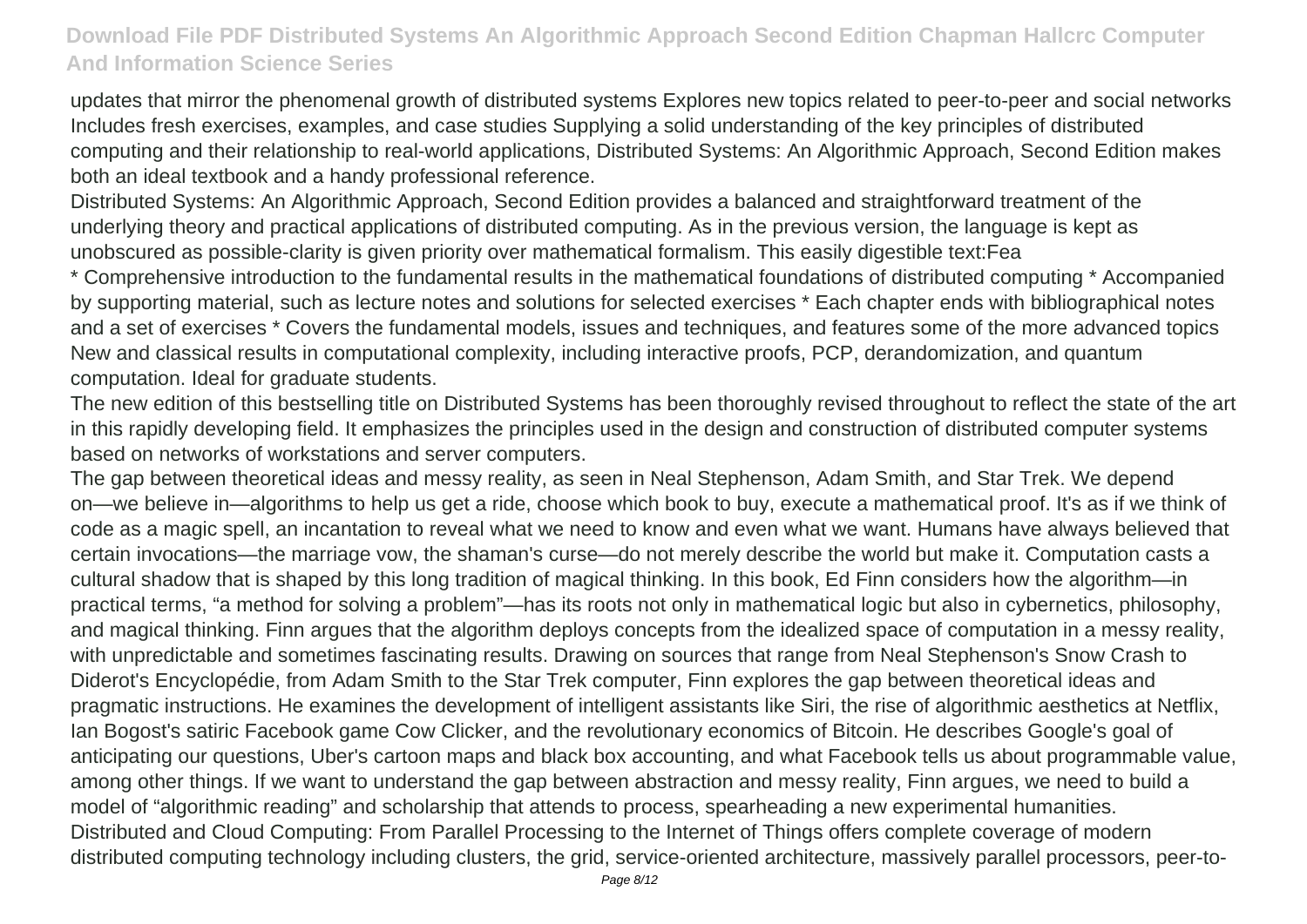peer networking, and cloud computing. It is the first modern, up-to-date distributed systems textbook; it explains how to create highperformance, scalable, reliable systems, exposing the design principles, architecture, and innovative applications of parallel, distributed, and cloud computing systems. Topics covered by this book include: facilitating management, debugging, migration, and disaster recovery through virtualization; clustered systems for research or ecommerce applications; designing systems as web services; and social networking systems using peer-to-peer computing. The principles of cloud computing are discussed using examples from open-source and commercial applications, along with case studies from the leading distributed computing vendors such as Amazon, Microsoft, and Google. Each chapter includes exercises and further reading, with lecture slides and more available online. This book will be ideal for students taking a distributed systems or distributed computing class, as well as for professional system designers and engineers looking for a reference to the latest distributed technologies including cloud, P2P and grid computing. Complete coverage of modern distributed computing technology including clusters, the grid, service-oriented architecture, massively parallel processors, peer-to-peer networking, and cloud computing Includes case studies from the leading distributed computing vendors: Amazon, Microsoft, Google, and more Explains how to use virtualization to facilitate management, debugging, migration, and disaster recovery Designed for undergraduate or graduate students taking a distributed systems course—each chapter includes exercises and further reading, with lecture slides and more available online Most applications in distributed computing center around a set of common subproblems. Distributed Systems: An Algorithmic Approach presents the algorithmic issues and necessary background theory that are needed to properly understand these challenges. Achieving a balance between theory and practice, this book bridges the gap betwee This book presents the most important fault-tolerant distributed programming abstractions and their associated distributed algorithms, in particular in terms of reliable communication and agreement, which lie at the heart of nearly all distributed applications. These programming abstractions, distributed objects or services, allow software designers and programmers to cope with asynchrony and the most important types of failures such as process crashes, message losses, and malicious behaviors of computing entities, widely known under the term "Byzantine fault-tolerance". The author introduces these notions in an incremental manner, starting from a clear specification, followed by algorithms which are first described intuitively and then proved correct. The book also presents impossibility results in classic distributed computing models, along with strategies, mainly failure detectors and randomization, that allow us to enrich these models. In this sense, the book constitutes an introduction to the science of distributed computing, with applications in all domains of distributed systems, such as cloud computing and blockchains. Each chapter comes with exercises and bibliographic notes to help the reader approach, understand, and master the fascinating field of fault-tolerant distributed computing.

In modern computing a program is usually distributed among several processes. The fundamental challenge when developing reliable distributed programs is to support the cooperation of processes required to execute a common task, even when some of these processes fail. Guerraoui and Rodrigues present an introductory description of fundamental reliable distributed programming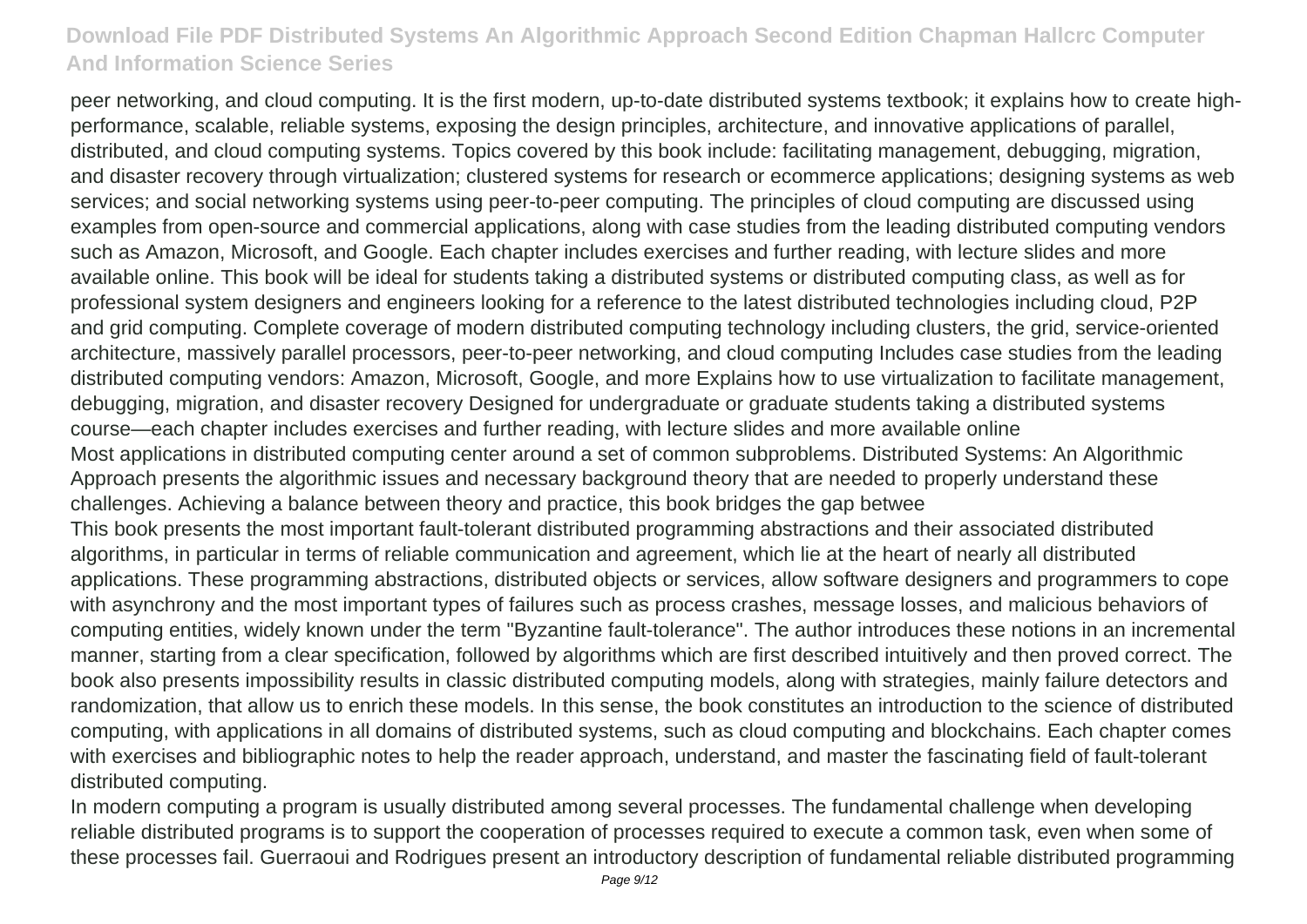abstractions as well as algorithms to implement these abstractions. The authors follow an incremental approach by first introducing basic abstractions in simple distributed environments, before moving to more sophisticated abstractions and more challenging environments. Each core chapter is devoted to one specific class of abstractions, covering reliable delivery, shared memory, consensus and various forms of agreement. This textbook comes with a companion set of running examples implemented in Java. These can be used by students to get a better understanding of how reliable distributed programming abstractions can be implemented and used in practice. Combined, the chapters deliver a full course on reliable distributed programming. The book can also be used as a complete reference on the basic elements required to build reliable distributed applications. A comprehensive guide to distributed algorithms that emphasizes examples and exercises rather than mathematical argumentation. This book offers students and researchers a guide to distributed algorithms that emphasizes examples and exercises rather than the intricacies of mathematical models. It avoids mathematical argumentation, often a stumbling block for students, teaching algorithmic thought rather than proofs and logic. This approach allows the student to learn a large number of algorithms within a relatively short span of time. Algorithms are explained through brief, informal descriptions, illuminating examples, and practical exercises. The examples and exercises allow readers to understand algorithms intuitively and from different perspectives. Proof sketches, arguing the correctness of an algorithm or explaining the idea behind fundamental results, are also included. An appendix offers pseudocode descriptions of many algorithms. Distributed algorithms are performed by a collection of computers that send messages to each other or by multiple software threads that use the same shared memory. The algorithms presented in the book are for the most part "classics," selected because they shed light on the algorithmic design of distributed systems or on key issues in distributed computing and concurrent programming. Distributed Algorithms can be used in courses for upper-level undergraduates or graduate students in computer science, or as a reference for researchers in the field. This book describes the key concepts, principles and implementation options for creating high-assurance cloud computing solutions. The guide starts with a broad technical overview and basic introduction to cloud computing, looking at the overall architecture of the cloud, client systems, the modern Internet and cloud computing data centers. It then delves into the core challenges of showing how reliability and fault-tolerance can be abstracted, how the resulting questions can be solved, and how the solutions can be leveraged to create a wide range of practical cloud applications. The author's style is practical, and the guide should be readily understandable without any special background. Concrete examples are often drawn from real-world settings to illustrate key insights. Appendices show how the most important reliability models can be formalized, describe the API of the Isis2 platform, and offer more than 80 problems at varying levels of difficulty.

In Distributed Algorithms, Nancy Lynch provides a blueprint for designing, implementing, and analyzing distributed algorithms. She directs her book at a wide audience, including students, programmers, system designers, and researchers. Distributed Algorithms contains the most significant algorithms and impossibility results in the area, all in a simple automata-theoretic setting. The algorithms are proved correct, and their complexity is analyzed according to precisely defined complexity measures. The problems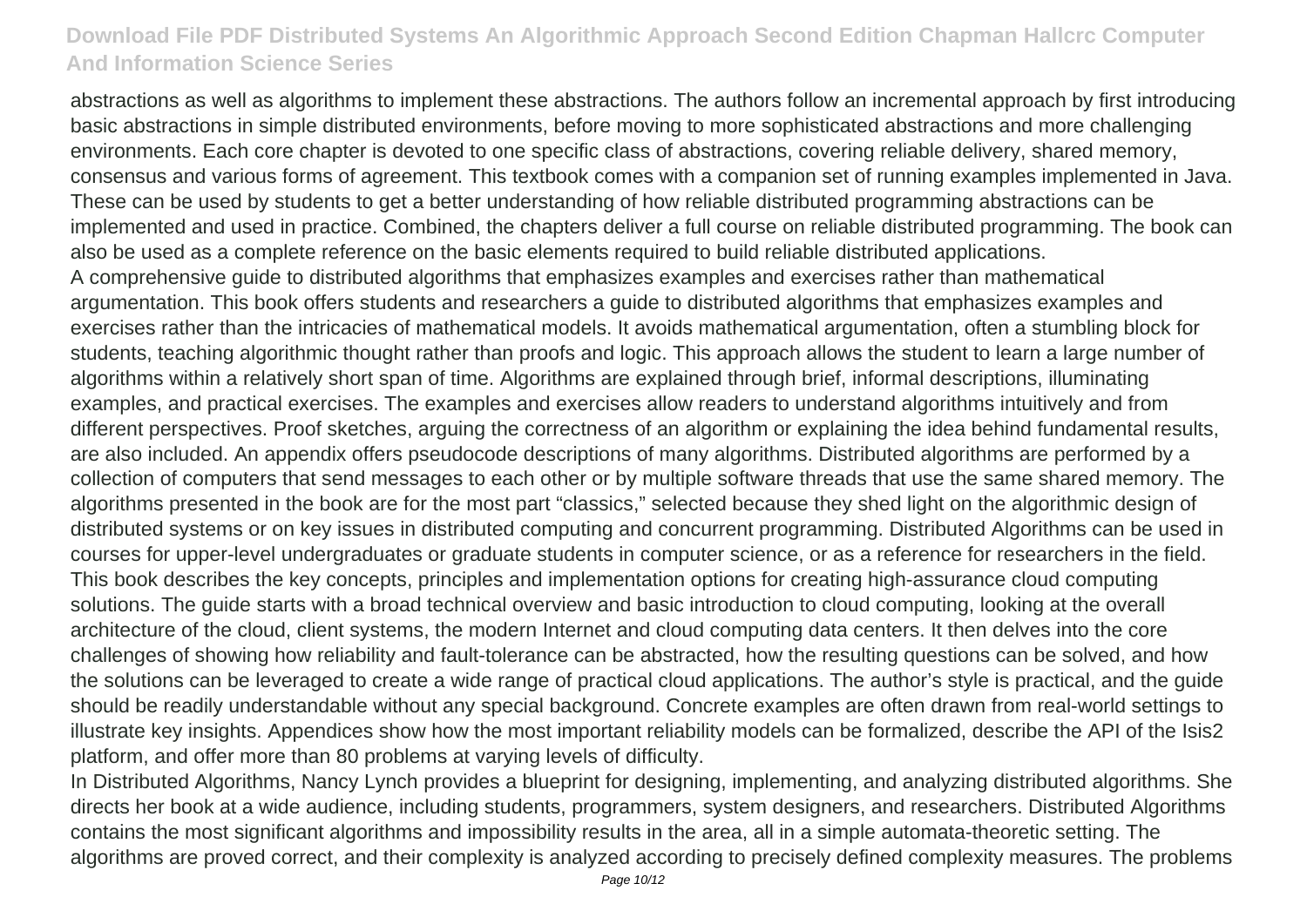covered include resource allocation, communication, consensus among distributed processes, data consistency, deadlock detection, leader election, global snapshots, and many others. The material is organized according to the system model—first by the timing model and then by the interprocess communication mechanism. The material on system models is isolated in separate chapters for easy reference. The presentation is completely rigorous, yet is intuitive enough for immediate comprehension. This book familiarizes readers with important problems, algorithms, and impossibility results in the area: readers can then recognize the problems when they arise in practice, apply the algorithms to solve them, and use the impossibility results to determine whether problems are unsolvable. The book also provides readers with the basic mathematical tools for designing new algorithms and proving new impossibility results. In addition, it teaches readers how to reason carefully about distributed algorithms—to model them formally, devise precise specifications for their required behavior, prove their correctness, and evaluate their performance with realistic measures.

Designing distributed computing systems is a complex process requiring a solid understanding of the design problems and the theoretical and practical aspects of their solutions. This comprehensive textbook covers the fundamental principles and models underlying the theory, algorithms and systems aspects of distributed computing. Broad and detailed coverage of the theory is balanced with practical systems-related issues such as mutual exclusion, deadlock detection, authentication, and failure recovery. Algorithms are carefully selected, lucidly presented, and described without complex proofs. Simple explanations and illustrations are used to elucidate the algorithms. Important emerging topics such as peer-to-peer networks and network security are also considered. With vital algorithms, numerous illustrations, examples and homework problems, this textbook is suitable for advanced undergraduate and graduate students of electrical and computer engineering and computer science. Practitioners in data networking and sensor networks will also find this a valuable resource. Additional resources are available online at www.cambridge.org/9780521876346.

The overwhelming majority of a software system's lifespan is spent in use, not in design or implementation. So, why does conventional wisdom insist that software engineers focus primarily on the design and development of large-scale computing systems? In this collection of essays and articles, key members of Google's Site Reliability Team explain how and why their commitment to the entire lifecycle has enabled the company to successfully build, deploy, monitor, and maintain some of the largest software systems in the world. You'll learn the principles and practices that enable Google engineers to make systems more scalable, reliable, and efficient—lessons directly applicable to your organization. This book is divided into four sections: Introduction—Learn what site reliability engineering is and why it differs from conventional IT industry practices Principles—Examine the patterns, behaviors, and areas of concern that influence the work of a site reliability engineer (SRE) Practices—Understand the theory and practice of an SRE's day-to-day work: building and operating large distributed computing systems Management—Explore Google's best practices for training, communication, and meetings that your organization can use In modern computing a program is usually distributed among several processes. The fundamental challenge when developing